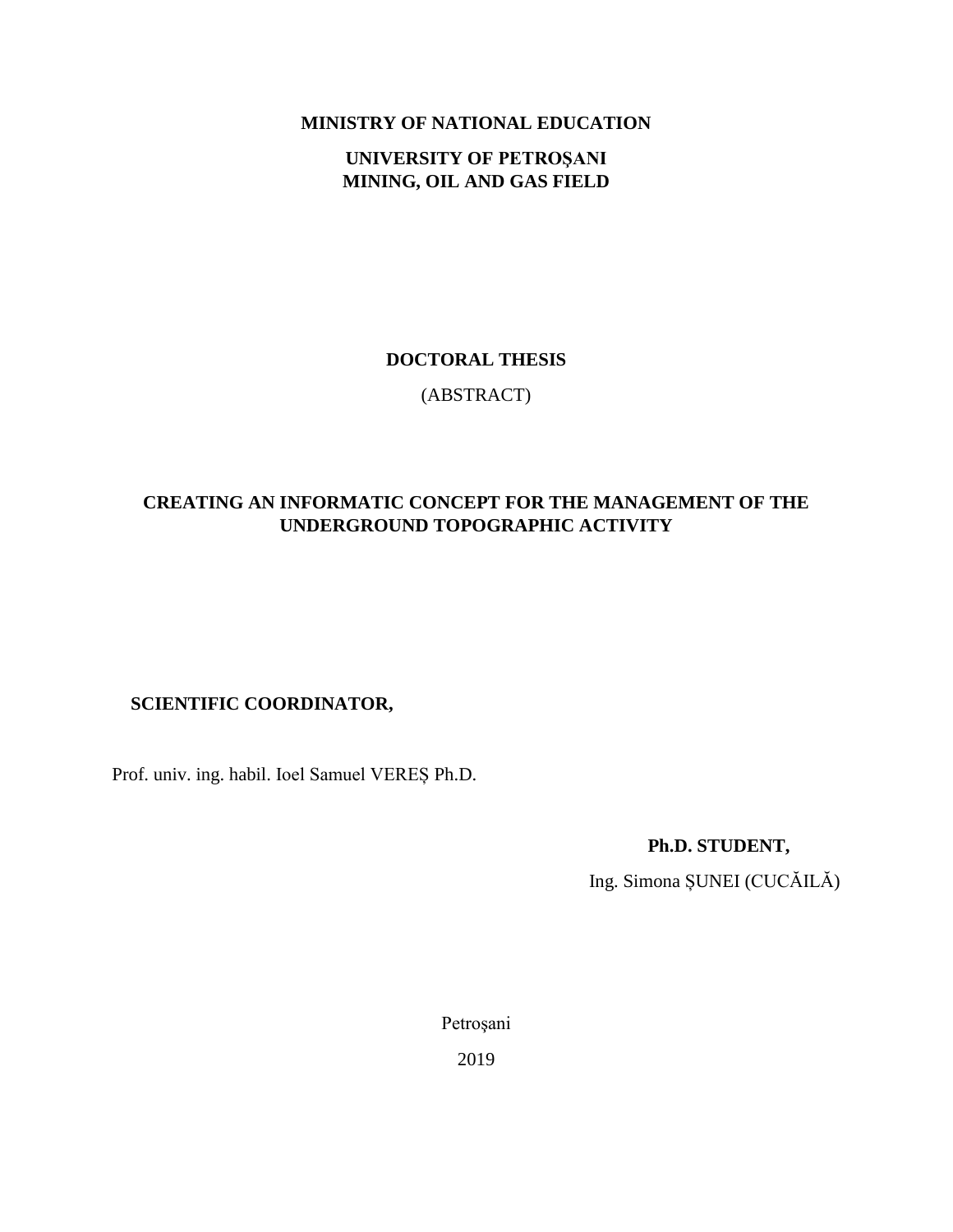**Key words**: underground topography, underground mining activity, Geographic Information Systems (GIS), mining subsidence, risk and hazard, mining management etc.

#### **Acknowledgements:**

I would also like to thank the doctoral committee for the goodwill and the time spent reading and evaluating this thesis.

At the same time, I would like to thank the steering committee, namely prof. univ. ing. Nicolae DIMA PhD, ing. Mircea BELDEA PhD and prof. univ. ing. habil. Ioel Samuel VEREŞ PhD, for the support given throughout the academic training, writing and finalizing this doctoral thesis.

**The main objective of the thesis** is the creating an informatic concept about the management and application of geodesic and topographic data and methods for their use in underground mining activities and the technologies needed to achieve this goal.

The achievement of this main objective involves the pursuit of **specific objectives**, which I have considered during the thesis:

- synthesized presentation of the stage of knowledge and the history of the researches, of the fundamental concepts, notions, geodesic and topographic methods and formulas, used in the analysis of the underground mining;
- contributions to the development of geological reserve assessment documentation, as well as to the annual and quarterly assessment of open and prepared reserves;
- contributions to the preparation of general annual and quarterly exploitation programs;
- design of mining works for opening, preparation and exploitation;
- preparation of heritage assessment documentation as well as the purchase of new land;
- conducting studies on the behavior of buildings during constructions, deformations and displacements of the terrestrial surface under the influence of the underground exploitation, as well as the mining pressure;
- designing, preserving and developing topo-geodesic support networks, at surface and underground.

**The novelty elements of the thesis** are included in the chapters 5 and 6, dedicated to the actual studies (modalities, developed programs, used programs, different methods and applications used) of geodesic and topographic data and consist of:

implementing and interpreting various vector, raster, etc. formats to process analytical data for obtaining drawings that can be viewed on the screen of the monitor, written on paper and also stored in memory, so that they can be accessed at any time for consultation and especially for updating;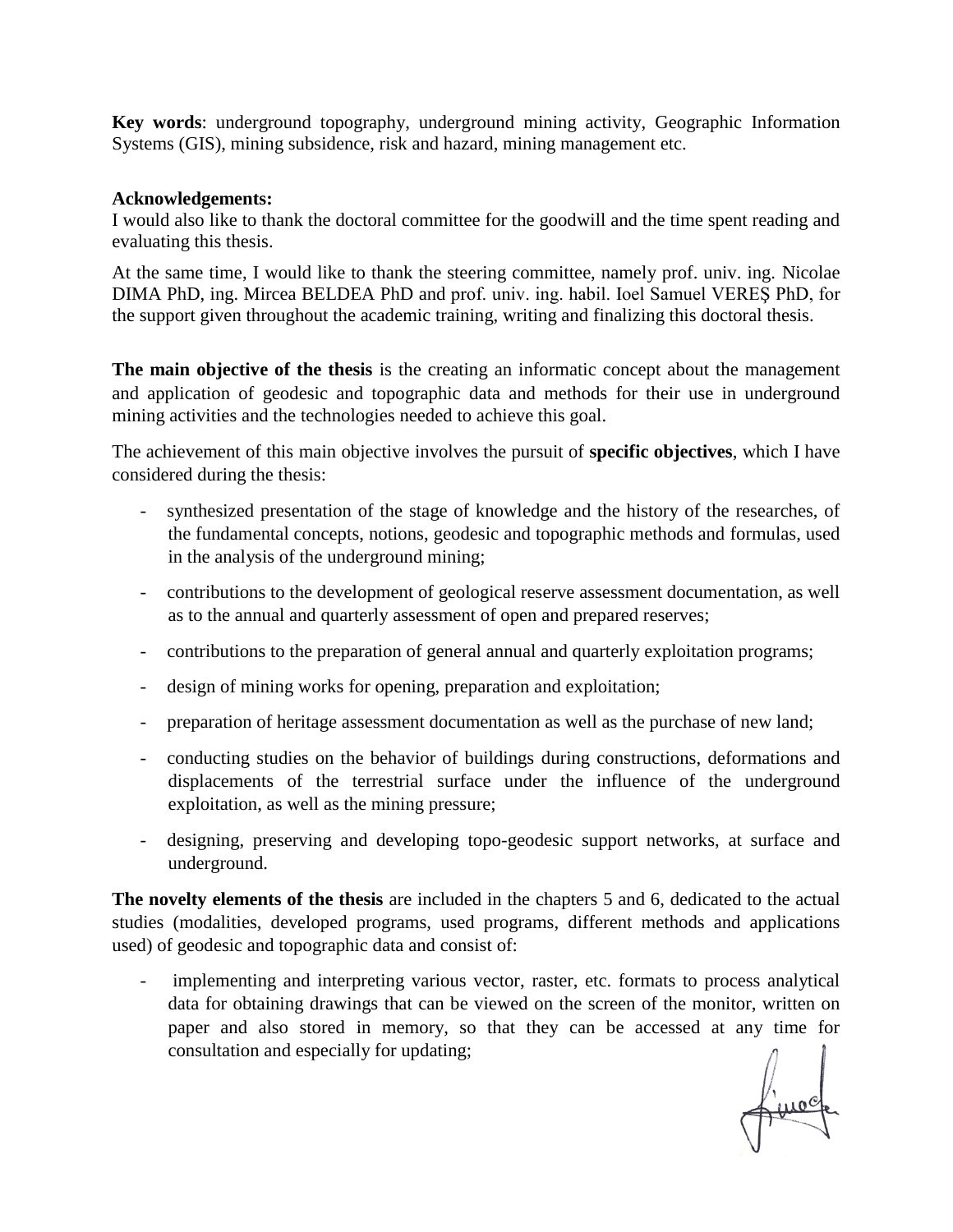- digitization of underground mining and inclusion of results in geodesic and topographic data files, depending on coordinates and depths;

- the elaboration of calculation procedures and their use in numerical applications regarding the calculation of the analytical expressions of mining areas etc.

### **Abstract:**

This research area has seen tremendous progress, especially over the past 15 years: monitoring campaigns benefit from state-of-the-art technological support, data processing tools that are able to process a considerable amount of geodesic and topographic data.

However, there are still important issues that require special attention from researchers: for example, the parameters estimation techniques; wider applicability and transferability of field data in the form of graphical representations in digital format.

In the context of the above presented, it was necessary to analyze the place and the role of the topography in the management of the mining activities, as well as the structure of the mining topography activities, in which were highlighted the surface and ground topographic works, the data processing, updating and exploiting databases.

Combining the theoretical information, which was indispensable in the realization of this study, with the technological evolution of the measuring equipment and the computing systems, led to the accomplishment of this study on the underground mining activity through certain Geographic Information Systems, but not only.

The present study, entitled "Creating an Informatic Concept for the Management of the Underground Topographic Activity", is the result of the scientific concerns of the undersigned, between 2015 and 2019, as a doctoral student of the Doctoral School at the University of Petroșani, having as objective analysis and implementation of certain Geographic Information Systems (GIS) in support of mining management through geodesic, topographic, geological etc. information on mining activity in the Petroşani coal basin, focusing on the Paroșeni mine.

This involved a high level of documentation on topographic, geodesic, GIS etc. technologies, used in underground mining, subsequently materialized by presenting news from field of topography and geodesy, as well as presenting the advantages and disadvantages of using them.

In the framework of the scientific research activity occasioned by the present work, in parallel with the process of assimilation of information, analysis and synthesis, a series of ideas emerged that ultimately led to a series of personal contributions of the author, of which only a few are mentioned:

- defining the overall concept of the mining topography computer system;
- identifying and classifying the issues related to the overall concept;
- theoretical substantiation, description of procedures and establishment of the structure of mining, analytical and graphical databases for the component problems of the overall concept;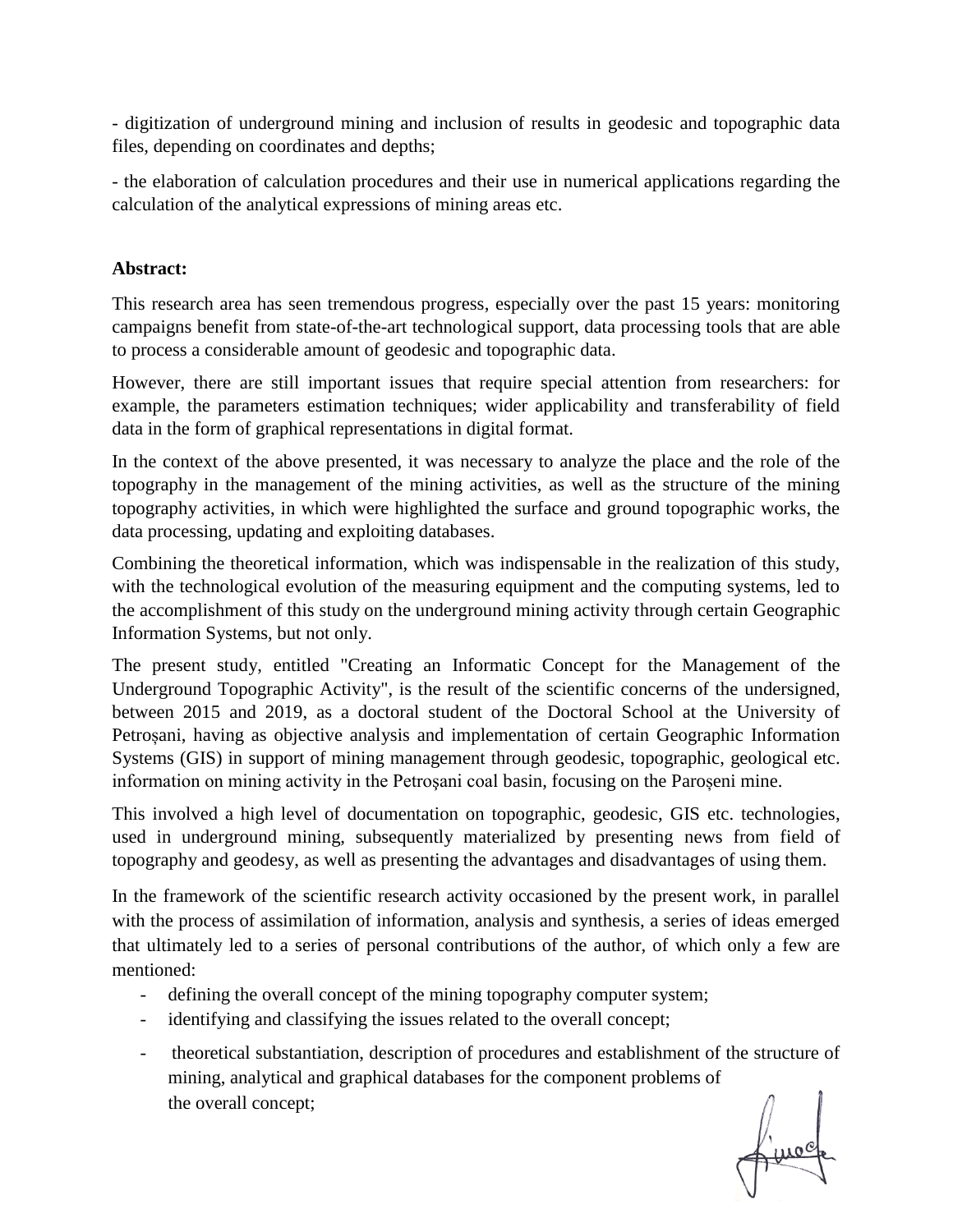- defining the concepts of a hazard map and a mining subsistence risk map for underground mining areas, in line with international rules for establishing hazard and risk maps at natural risk factors;
- establishing the data set for underground mining activities, necessary for the investigation of the mining phenomenon, identifying the sources and establishing the procedures for obtaining, updating and archiving;
- definition of digital 3D modeling procedures of the terrestrial surface in mining areas, in a timeline that including the underground exploitation period;
- establishing the methods for updating 3D terrestrial surface models after each subsidence monitoring session, correlated with the results of this monitoring;
- defining procedures for the 3D digital modeling of the exploited surfaces and determining the remaining gaps after the operation;
- determination of the 3D models of the underground mining assembly for its delivery, together with the analysis tools, of the mining subsidence specialists.

The mining topography information system, as part of the enterprise information system, has three main roles:

- to ensure the collection, organization, processing and archiving of data from land observations related to the terrestrial surface, the building mining and the underground mining, as well as the geometric and space elements of the deposit;
- to produce the information needed to substantiate the management decisions of the mining activities, in the form of charts, diagrams, reports, plans, detailed drawings etc.;
- to provide the necessary technical assistance for the implementation of the projects.

After the general presentation and then on components of the underground topography information system, research was focused on how this information system can produce, periodically update and provide the data needed to research a phenomenon that has a strong impact on the living environment and activities urban development of the area: mining subsidence.

During the doctoral research program, I participated in national and international conferences on land measurements that resulted in a total of six scientific papers published as author and coauthor and three scientific research reports.

Throughout this research, the importance of a rigorous documentation, in a precise timeline, of all underground mining activities, regardless of their nature, has clearly been outlined. This documentation must be done in accordance with the four principles mentioned in §2.2: unity, continuity, operability and compatibility.

The importance of mining information is obvious if we take into account that they accumulate three essential attributes: